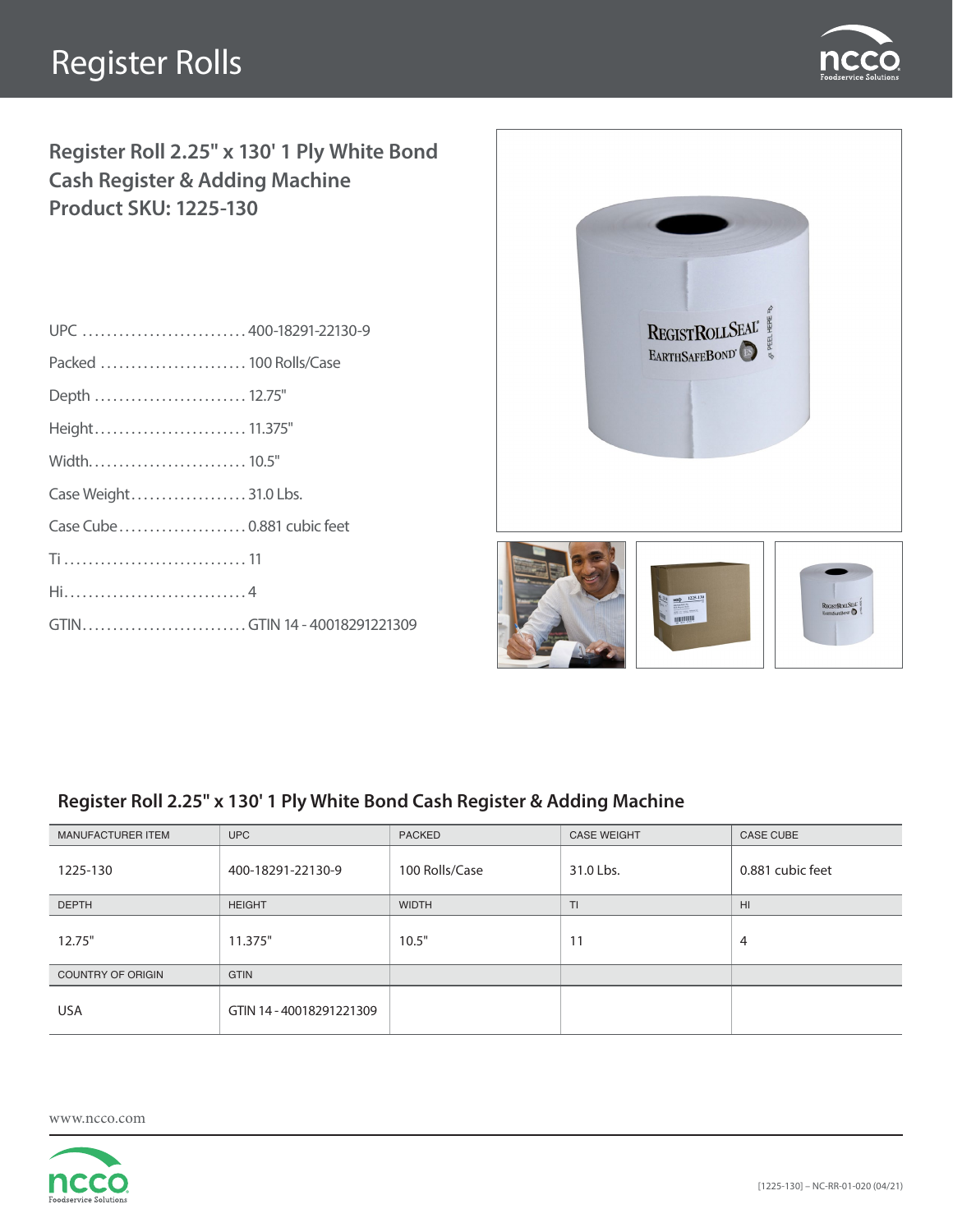# Register Rolls



**Register Roll 2.25" x 130' 1 Ply White Bond Cash Register & Adding Machine Shrink Wrapped Product SKU: 1225-130SP**

| UPC 300-18291-81225-8        |  |
|------------------------------|--|
| Packed  40 Rolls/Case        |  |
| Depth  13.25"                |  |
| Height9.5"                   |  |
| Width5.5"                    |  |
| Case Weight 12.0 Lbs.        |  |
|                              |  |
|                              |  |
|                              |  |
| GTINGTIN 14 - 30018291812258 |  |
|                              |  |



#### **Register Roll 2.25" x 130' 1 Ply White Bond Cash Register & Adding Machine Shrink Wrapped**

| MANUFACTURER ITEM        | <b>UPC</b>               | <b>PACKED</b> | <b>CASE WEIGHT</b> | <b>CASE CUBE</b> |
|--------------------------|--------------------------|---------------|--------------------|------------------|
| 1225-130SP               | 300-18291-81225-8        | 40 Rolls/Case | 12.0 Lbs.          | 0.401 cubic feet |
| <b>DEPTH</b>             | <b>HEIGHT</b>            | <b>WIDTH</b>  | T <sub>1</sub>     | H <sub>II</sub>  |
| 13.25"                   | 9.5"                     | 5.5"          | 25                 | 5                |
| <b>COUNTRY OF ORIGIN</b> | <b>GTIN</b>              |               |                    |                  |
| <b>USA</b>               | GTIN 14 - 30018291812258 |               |                    |                  |

www.ncco.com